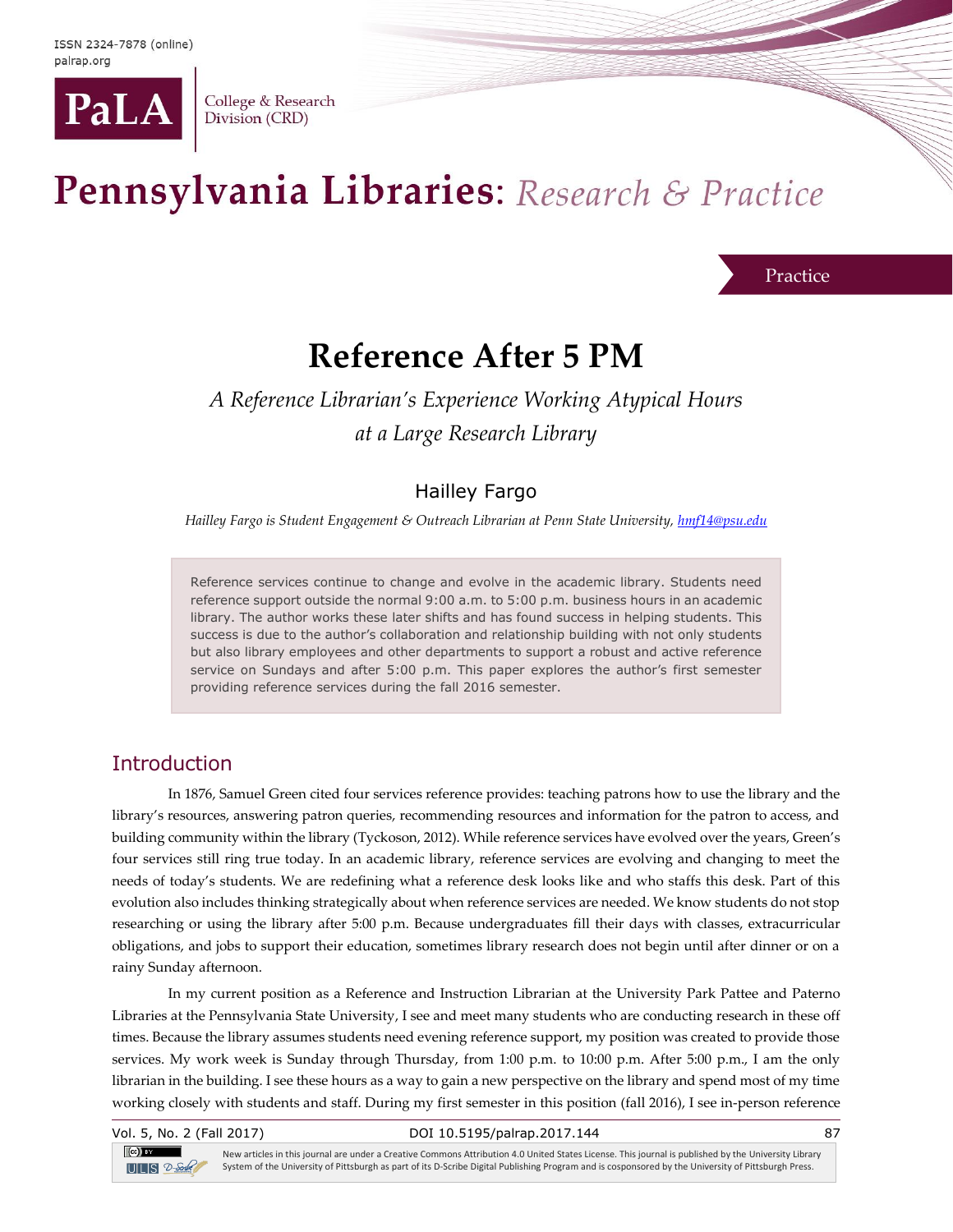alive and well. Students continue to have reference questions. Therefore, we should pivot our focus from wondering if students still have questions to thinking critically about whether students feel comfortable approaching our desks to ask questions. We should also be confident that our employees at public service desks know how to ask a patron questions, find information, and when necessary, make referrals. My strategy during the first semester was to build relationships with library employees and undergraduate students. This successful strategy can be seen through the desk statistics and personal stories gathered along the way.

## Literature Review

The status of reference services in academic libraries can be a hotly contested topic. Overall, academic librarians have seen a decrease in reference questions over the past several years. In a 2006 report, the Association of Research Libraries (ARL) reported a 48% decline in reference transactions between 1991 and 2005 (Kyrillidou & Young, 2006). This decline is supported by librarians' personal stories and library-specific statistics. For example, Scott Carlson went as far to predict that by 2012, reference desks will no longer exist in academic libraries (2007). As the demand for reference desks declined, Christy Stevens (2013) has pointed out that online reference questions, and platforms to answer these reference questions, has been on the rise since 2005.

Due to this decrease in face-to-face reference questions and a rise in more directional questions (e.g., Where is the restroom?), the trend in academic libraries is to move away from staffing these desks with librarians and use fulltime staff or student employees instead (Coleman, Mallon, & Lo, 2016). This allows librarians to focus on other job responsibilities and/or perform reference in new ways, such as through a tiered system, roving reference, or online chat services (Dempsey, 2011). With librarians not working regularly at the reference desk, some libraries have transformed their reference desk into an information or service desk staffed by student employees or full-time staff. The employees at the desk provide directions, assist with basic reference questions, and make referrals when necessary. This tiered system can create some tensions, because full-time staff and student employees require additional training to provide baseline reference support and must know how to refer questions when necessary. While some librarians fear there will be a decrease in the quality of service (Coleman, Mallon, & Lo, 2016), others feel keeping students at these information desks is a way to strengthen the students' research skills and allow librarians to focus on high-level tasks and reference questions (Brenza, Kowalsky, & Brush, 2015).

There does seem to be a gap in the literature when it comes to evaluating the success of evening or weekend reference. While some academic librarians can be assumed to work an evening or weekend reference shift once a week, there is no data to show how frequently this occurs or how many librarians work a shifted schedule similar to my own. I believe there is a difference between providing evening or weekend reference support once a week versus having a schedule based around the framework of providing that evening and weekend reference support daily. Research on reference during nonbusiness hours are often part of a study or short-term trial, such as Direct-2-U reference in residence halls at the University of Texas at San Antonio (Del Bosque & Chapman, 2007), late night online service from 9:00 p.m. to 1:00 a.m. at Notre Dame University (Kayongo & Jacob, 2011), or the University of Buffalo's providing onsite reference and instruction in department spaces (Wagner & Tysick, 2007). These three studies provide insight to confirm that reference services are needed both in the evening and in other non-library spaces.

Chad J. Pearson (2014) is one of the few who writes on his experiences with evening reference. He argues that the quality of evening reference is dependent on three variables: engaging with patrons in a way that builds relationships, the ability of the librarian to be interdisciplinary when seeking information, and interpersonal communication. Based on my experience with evening reference, I believe Pearson has correctly identified the three variables to ensure quality reference during nonbusiness hours. However, I would like to expand Pearson's definition of interpersonal communication and building relationships to include not only patrons but other library departments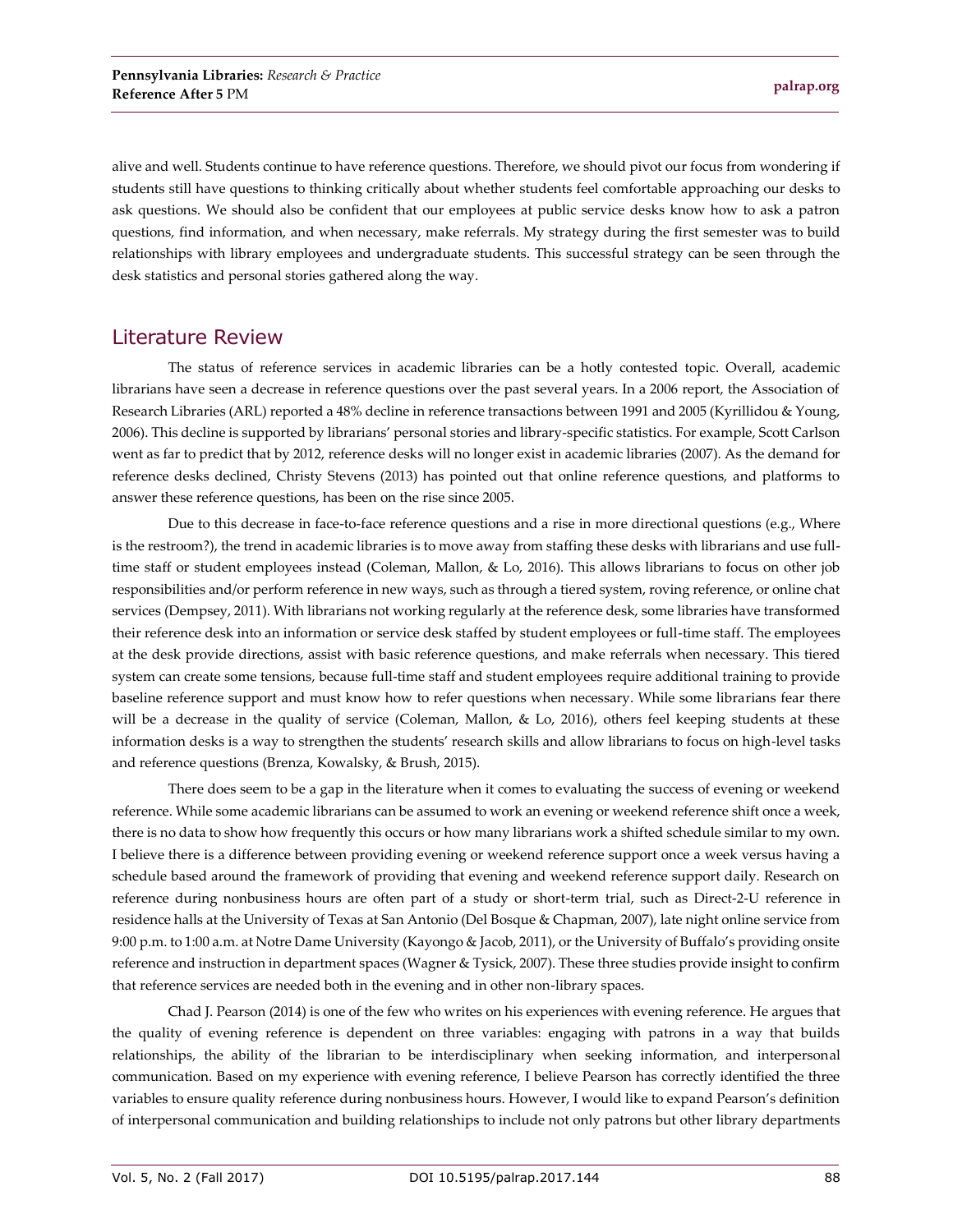and staff that are active during the evening hours. This collaboration between other library employees has allowed me to be successful in my position during my first semester at Penn State.

# Building a Robust Evening Reference Service

#### Library Context

At the Pattee and Paterno Libraries at University Park, we use a tiered reference system. Patrons approach one of our 11 service desks throughout the building for help. These desks are located at the entrances, in subject libraries throughout the building, and at other high-traffic locations. Our desks are manned by full-time staff, student employees, and part-time staff. For this paper, I will use the term "library employee" or "employee" to represent our student and part-time staff. These employees are trained to answer directional questions, make room reservations for our group study rooms, take hourly count, and conduct baseline reference questions for known items (e.g., an article in a database or a book in our physical collection). Once the question becomes out of range for our student employees or part-time staff to handle, they can contact a librarian or full-time staff member who can assist the patron.

Ordinary patrons are unable to distinguish librarians from other library employees and full-time staff; to them, everyone at a desk is a librarian. Therefore, it becomes essential for our staff to know when to call for help and be confident a librarian will be around. With this framework in mind, I set out to build relationships with our library staff at our desks. Especially because my office was not in a visible place in the library, I needed the employees to know I was freely available and ready to help. My goal was to build relationships with our employees that would result in more employees referring students to me for reference help.

#### Building Relationships

To build relationships, my coworker (who also works a similar schedule) and I would make rounds throughout the evening and on Sundays. We stopped at each desk to check in with our employees, who were often students. Usually after this check-in, conversation moved towards the student employee's academic and personal life. These conversations became a way to get to know the students and gain valuable insight into what it was like to be both a student and a library employee. As I learned about the student, I was also able to tell them about myself and relate to their undergraduate experience. The student employees had questions about my graduate school experience and what it meant for me to be a librarian. As Pearson (2014) states, "any personal anecdote from the librarian or connection with the personal experiences of the customer can serve to enhance the bond between them" (p. 178). Once the student employees opened up, they told me more about the reference questions they had received at the desk. This allowed me to see what the employees knew and did not know about the library databases and resources and how students think about finding information.

Visibility and accessibility were two key factors in building relationships with our student employees. Because my coworker and I made rounds on a daily basis, our employees came to expect us and call on us more quickly when they needed help. I also had a work cell phone, so I could essentially roam the library and upon receiving a call, come directly to the student needing help instead of making them find me. Being so accessible was also helpful in building relationships with patrons in the library. Many were not expecting a librarian to work so late and appreciated my availability and flexibility to help them.

When I did receive a referral from one of our student workers, I made sure to return to the desk to let the employee know they made the right call. This technique strengthened our relationship and also built trust between the employee and me. In the future, the employee knew they could call on me for help. This idea is supported by others,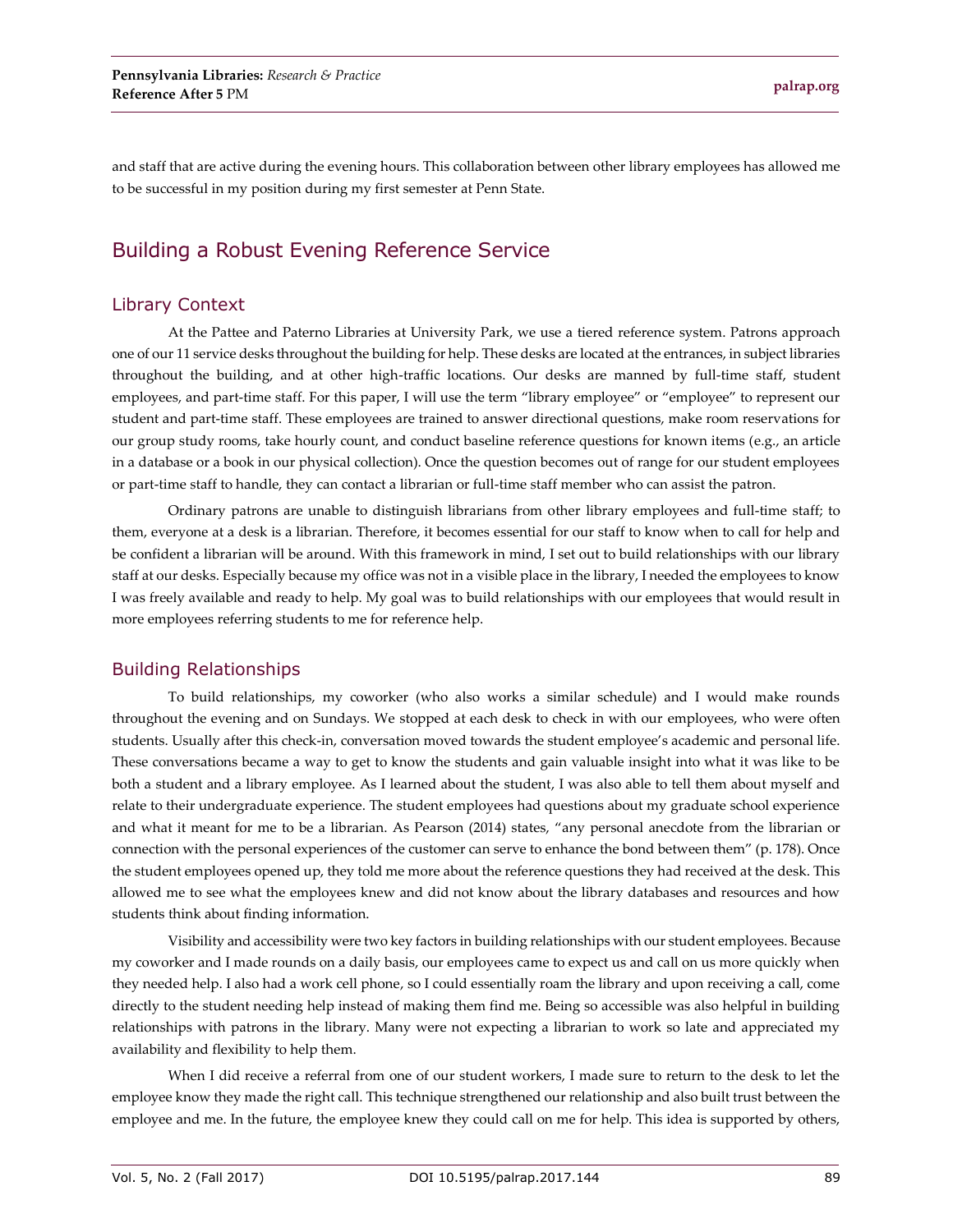including Carolyn Radcliff (1998) who found at Kent State that "when the librarian responded positively to a referral or consultation, the staff member was more likely to continue making referrals" (p. 63). Additionally, we can view this relationship building as building a brand and cultivating deep customer (student employee) loyalty (Pearson, 2014). The more I developed relationships and communicated the positive results of a referral, the more likely staff were to make another referral or ask for help in the future.

Over time, I expanded my relationships beyond the service desks to library departments and employees who worked a similar afternoon and evening shift. Two of these departments were our Welcome Desks (greeters at every library entrance who received a wide range of questions, some reference) and our Lending Department (where reference questions are sometimes asked). Similar to how I built relationships with our service desks, attending staff meetings, doing regular check-ins, and having a visible presence helped to strengthen these partnerships. Small conversations at the desk eventually turned into big discussions about how to bolster communication and teamwork between the various departments in order to provide the most consistent and cohesive customer service to the library patrons.

Finally, I built relationships with the students who were referred to me. In a successful reference conversation, a librarian should ask questions to assess the information need and work with the students to find that information (even if the students did not know what they needed when they started). I did my best to help the students find the information they were looking for and make referrals to other subject librarians when necessary. Because of my evening hours, I had the time to really dig into the question and spend more than five minutes helping a student locate some resources. Several students emailed me later in the fall semester to ask for more help; they had a positive interaction the first time and now, for a new research project, wanted to start with my help.

#### Interpersonal Communication

Similar to building relationships, interpersonal communication is about understanding what someone else needs. This understanding applies to both library employees and library patrons. Pearson (2014) discusses "the relaxed atmosphere of the night shift allows the librarian to take things slowly, engaging in a deeper level of the reference interview…" (p. 176). I agree with Pearson; after 5:00 p.m., my meetings with other faculty and staff are over and there is a level of unpredictability to what might happen in the library on a given night. My open schedule affords me the opportunity to devote as much time as needed to help students.

Teamwork is essential when working with library employees and library patrons, and it is necessary to communicate changes and new information while working together to solve problems. Every day that I came into work, I let our desks know I was available to help through the chat service we use to communicate. If I had to leave early or was about to teach a class, I also let the desks know, so they would know when I would and would not be available. As I learned more about the reference questions our employees were receiving at the desk, I found ways to embed training or widely communicate information either about a database or finding a certain item in our search systems (e.g., a print copy of *National Geographic*). One of the most effective ways I embedded this training was through a bi-weekly newsletter that included "Hailley's Helpful Hints" with a reference trick or explanation of using a library resource.

I also employed teamwork when working with patrons on a reference question. When a patron and I went to my office to look for information, I made sure my computer monitor was turned towards them so they too could see the search results on their topic. Also, I had a wireless mouse that I would turn over to the patron at the start of every reference conversation. This was my way of saying I trusted the patron to do this search and I wanted them to take control over the results. I was signaling that this is *their* research and I was there to be a guide and support them in the process.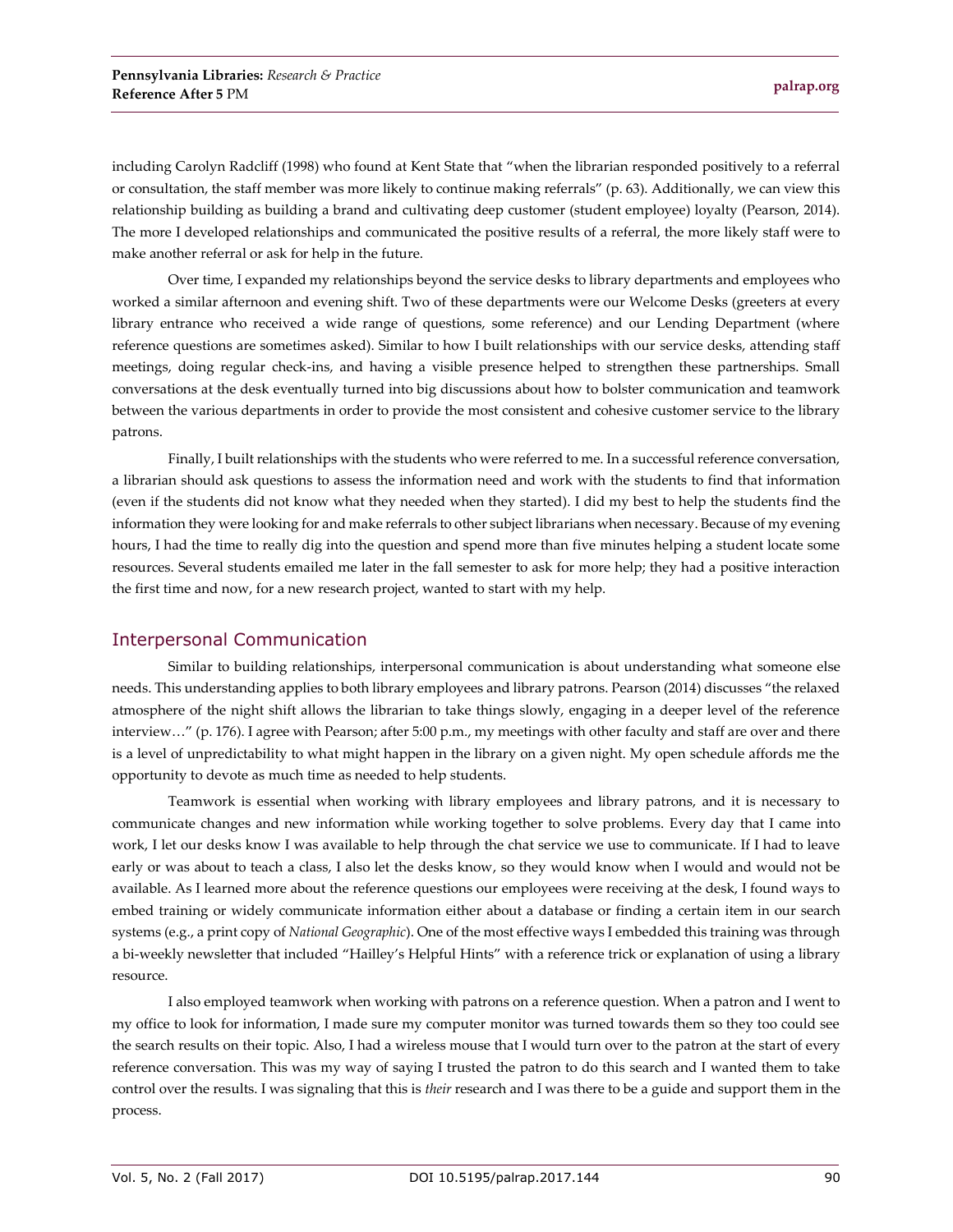#### Interdisciplinary Methods

Pearson (2014) believes that being interdisciplinary is "the key to creative and effective library service" (p. 177). Being interdisciplinary is more than just being able to answer questions in a wide variety of disciplines; it also includes the ability to use different reference strategies that are personalized towards the student. This was definitely a skill I felt I continued to improve upon as the semester progressed and I became more comfortable in my position.

One of the strategies I developed was finding ways to assess the student's research need as quickly as possible. This strategy usually included asking questions about the due date and how soon the student needed resources. Knowing up front which students were doing assignments at the last minute allowed me to spend time effectively and look only for immediately available resources. For students who came to the library early for a project, I could recommend resources beyond those immediately available, such as a book from another Penn State campus or article we would have to loan from another library. Also, for lengthy research questions, I could make a referral to a subject librarian who could provide even more in-depth support to the student.

As I became more comfortable with Penn State Libraries' resources, I was able to discover more ways to find information when an initial search turned up empty. Over time, I found a rhythm and strategy that worked well for many of the questions students asked. However, I was also able to think of alternate solutions when the student's question did not fit into a thematic area I had answered before. During these conversations, I explored how far a teaching moment could go with more time for the reference interaction. This interaction became really interesting when students were researching topics that had not been widely written about or when an initial search yielded no useful results. These experiences opened up a conversation on information literacy that was easy to understand and relatable. In these moments, I felt I was building meaningful relationships that helped our students find the desired information.

### Reference Results

At the Penn State Libraries, we record our various interactions with patrons in Desk Tracker, which is a service provided through Compendium Library Services. It is a web-based platform that is customizable for libraries to track the data they need (Compendium Library Services, n.d.). Every time I completed a reference conversation, I recorded the interaction in Desk Tracker. At the end of the semester, I pulled the data from Desk Tracker and analyzed it to see how the semester had gone. The important pieces of information I hoped to collect were length of conversation, time of day, and a brief summary, which I compiled into a separate document. When analyzing the data, I looked for trends in when questions were asked most frequently during the semester, how long reference conversations lasted, the time of day I was receiving questions, and which days of the week were the busiest for reference.

During the fall 2016 semester, I had 110 reference conversations. When averaged over the 17-week semester, I fielded about 6.5 reference questions per week. Among those 110 conversations, six students returned to me at least one more time after our initial conversation. Additionally, five of those students worked as student employees in our library. Figured 1 shows the numbers of questions asked during the 17 weeks of the semester.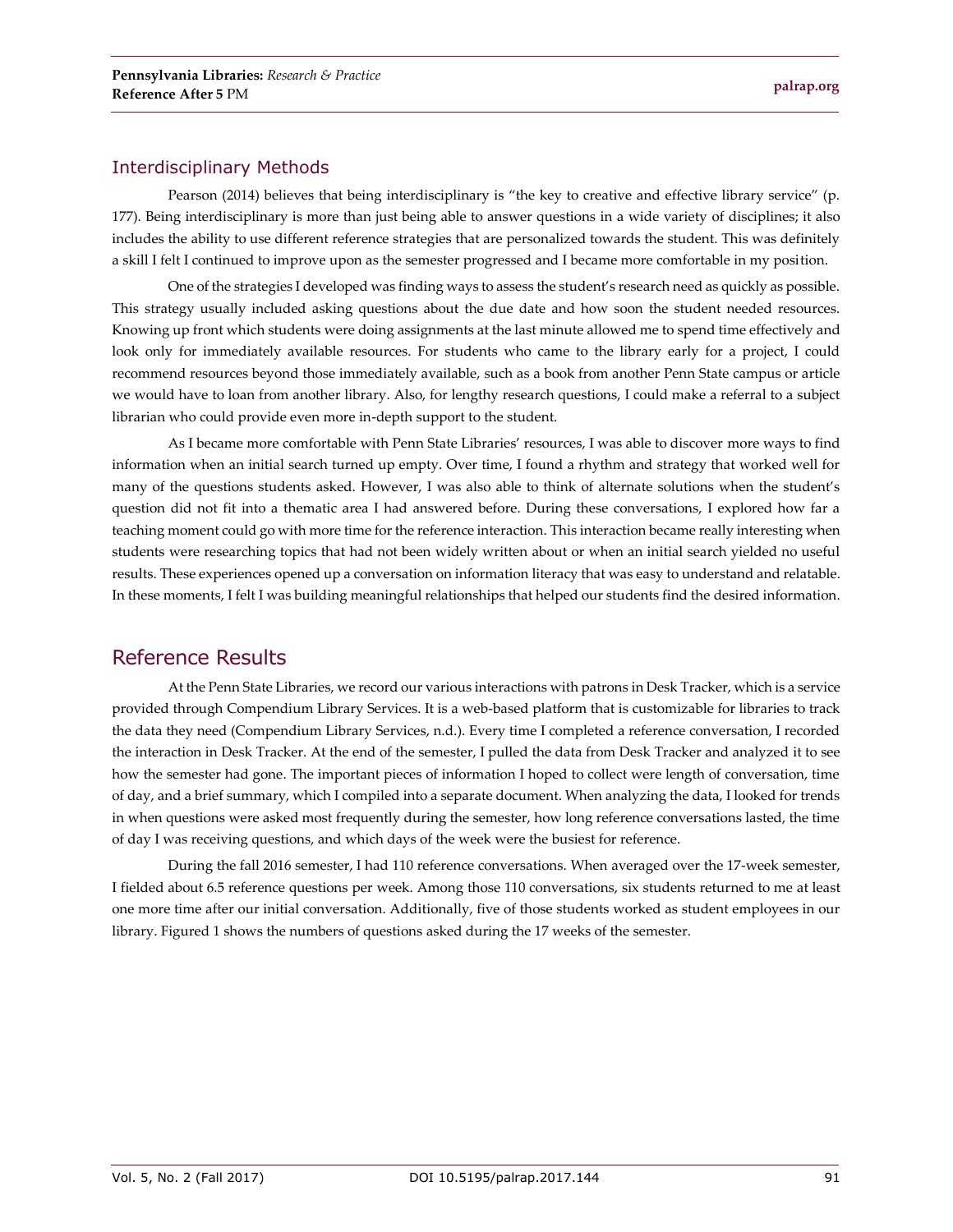

#### Figure 1 *Number of reference conversations per week*

Figure 1 shows a slow rise during the first three weeks of the semester. Students are still settling into classes and do not have any research assignments yet. Between weeks 4 and 13, we see a somewhat steady pattern of questions, 6-10 per week. In week 14, Thanksgiving Break, we see a sharp decrease, since the students had left for break and most projects were due before Thanksgiving. Finally, we see a rise for the final weeks of the semester. Even in the final week, I still received six reference questions.

I was also curious not only about the number of reference questions, but how long they lasted (Figure 2). From the 110 interactions, 40% of these conversations were 5-15 minutes. The questions lasting this length of time were often about citations, finding books in our catalog, or getting started on some keyword searches. If a conversation lasted longer than 15 minutes, it was likely to fall between 16 and 30 minutes (16%) or over 60 minutes (16%). These questions required some more in-depth searching and often multiple searches in multiple places to find useful information. The high percentage of reference conversations lasting over 60 minutes was likely due to me spending as much time as the patron needed to feel like they were making progress on their research.



#### Figure 2 *Length of reference conversations*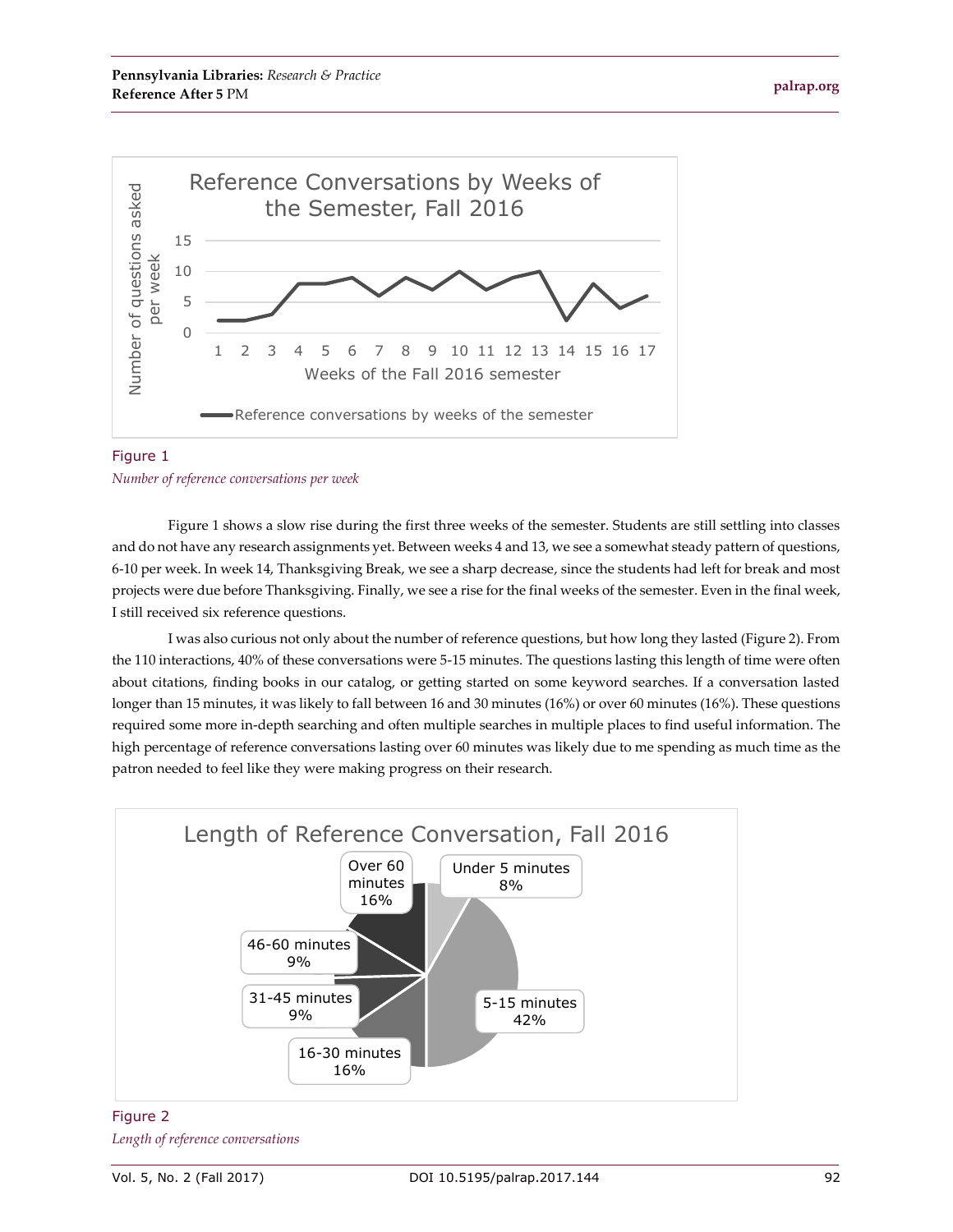Desk Tracker also captures the time the entry was completed. I usually logged my question immediately after the reference conversation. If I was unable to log the question right away, Desk Tracker's custom timestamp feature allowed me to accurately reflect when the interaction occurred. Figure 3 shows the time of day reference questions were asked. The graph pulls out Sunday questions to show the difference between weekend and weekday reference. Friday and Saturday are not included in this chart, since I do not provide reference services on those days.



Figure 3 *Reference questions asked by hour of the day. Note: one 8 a.m. question was removed*

On Sundays, Figure 3 shows that reference questions are more likely to be asked from 1:00 pm. to 4:00 p.m. During the week, 3:00 p.m. seems busy, but more reference questions are asked between 6:00 p.m. and 8:00 p.m. Even 9:00 p.m. and 10:00 p.m. are busy, strengthening my claim that reference does happen frequently outside standard business hours. Students use the library on Sunday afternoons and in the evening during the week. Because I am available during those times, I am able to support students at their point of need.

Finally, I examined the data for the day of the week reference questions were asked. Figure 4 shows which days of the week were the busiest for me.



#### Figure 4

*Reference conversations during the fall 2016 semester by day of the week*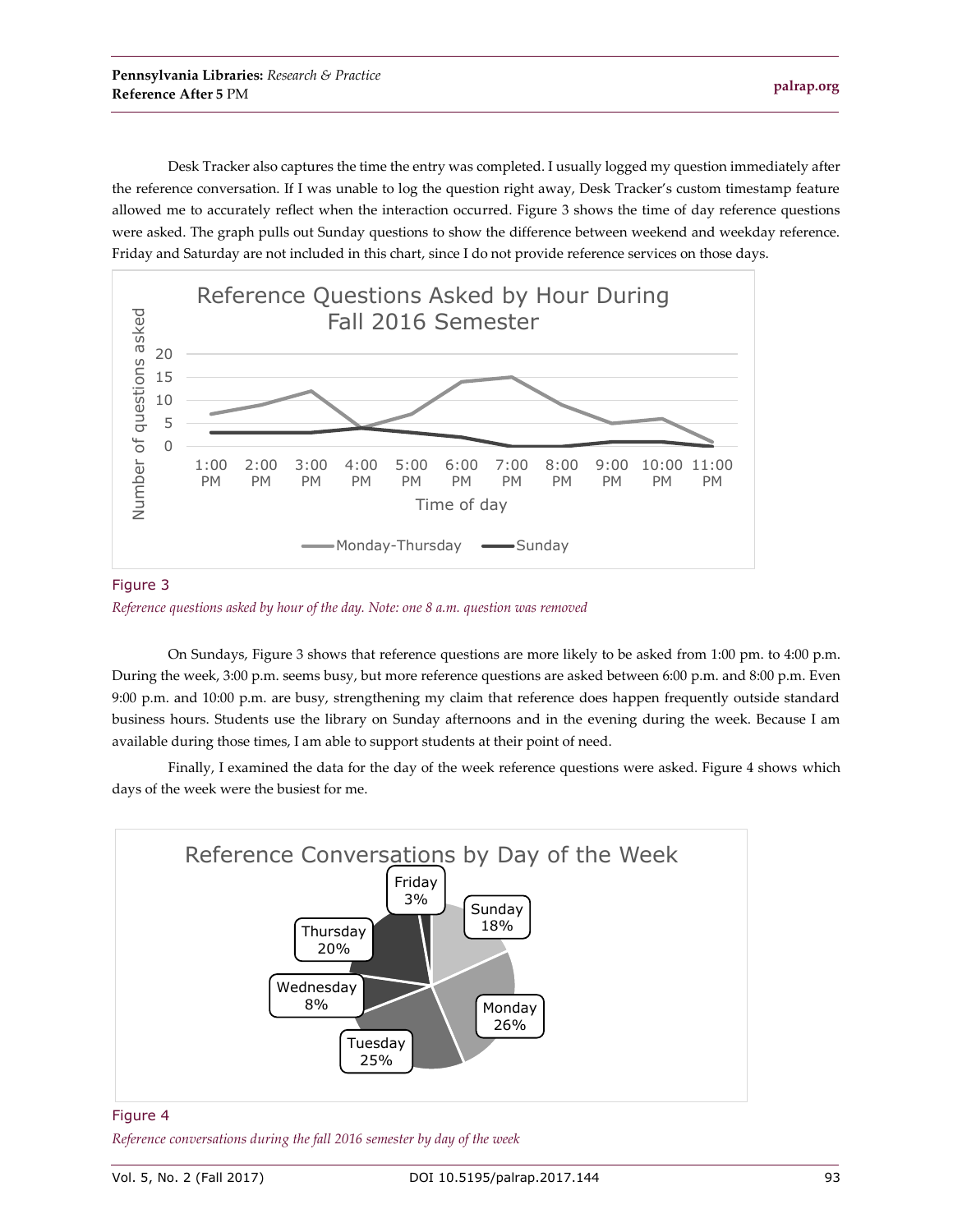Mondays and Tuesdays were busiest, accounting for around 50% of the questions I answered during the fall semester. Thursdays and Sundays were also busier times, and Wednesday is the slowest day of my work week. Figure 4 also shows three reference questions on Fridays. While my normal schedule does not include Fridays, I did work a handful of them throughout the semester.

# Conclusion & Next Steps

Evening and weekend reference was an excellent way for me to learn more about the institution, the employees of the library, our student population, and the ways our students use the library. By building relationships with our library employees and other library departments, I was able to assess their skill sets, allowing me to plan for future referrals and increased staff training on baseline reference services. These relationships enabled me to push for a required spring training for our employees, which included an information literacy session on our library's major systems for finding library resources, and schedule meetings with other departments to brainstorm ways we could work together and ways I could help them answer students' reference questions. Especially after the spring training, I saw increased confidence among our staff in their ability to use library resources. Our student employees often tell me their success stories and continue to be willing to call me for help when they get stumped with a patron question.

The data collected during the fall 2016 semester was quantitative combined with personal reflections I wrote down after the interaction. While the date, time of day, and length of question were important factors, so too was tracking the types of questions students were asking and other information I learned about the student's informationseeking habits. This mixed method of data allowed me to speak with my colleagues about the work I was doing and inform them of the types of students I interacted with. The types of questions students asked informed potential training questions for our employees, since I felt it was crucial for them to practice reference with actual queries asked at our desks.

As noted in the literature review, there is a gap in the research on evening reference and its impact on student success. The data collected in the fall 2016 semester shows there is something to say on this topic and we should expand the field of knowledge. However, in order to more fully assess the impact of providing evening reference services, I want to collect student responses to their experience of our reference conversation, ask questions about their library use and how they arrived at our desks, and find ways to assess the long-term success of students receiving individual reference support. Another assessment method I am interested in exploring is Wisconsin-Ohio Reference Evaluation project, which has been used by the Penn State University Libraries in the early 2000s in two areas of the library (Novotny & Rimland, 2007; Paster, Fescemyer, Henry, Hughes, & Smith, 2006).

Pearson (2014) says "the image of a librarian as friend, mentor, and information provider creates a powerful positive symbol for customers" (p. 178). Working atypical hours has given me the opportunity to assume those identities in a meaningful way. There are more questions to be answered, and I hope the relationships I built will continue to grow and provide more referrals, training opportunities, and reference success.

### References

- Brenza, A., Kowalsky, M., & Brush, D. (2015). [Perceptions of students working as library reference assistants at a university library.](http://dx.doi.org/10.1108/RSR-05-2015-0026) *Reference Services Review, 43*(4), 722-736. doi:10.1108/RSR-05-2015-0026
- Carlson, S. (2007). Are reference desks dying out? *Chronicle of Higher Education, 53*(33), A37-A39.
- Coleman, J., Mallon, M. N, & Lo, L. (2016). Recent changes to reference services in academic libraries and their relationship to [perceived quality: Results of a national survey.](http://dx.doi.org/10.1080/01930826.2015.1109879) *Journal of Library Administration, 56*(6), 673-696, doi:10.1080/01930826.2015.1109879